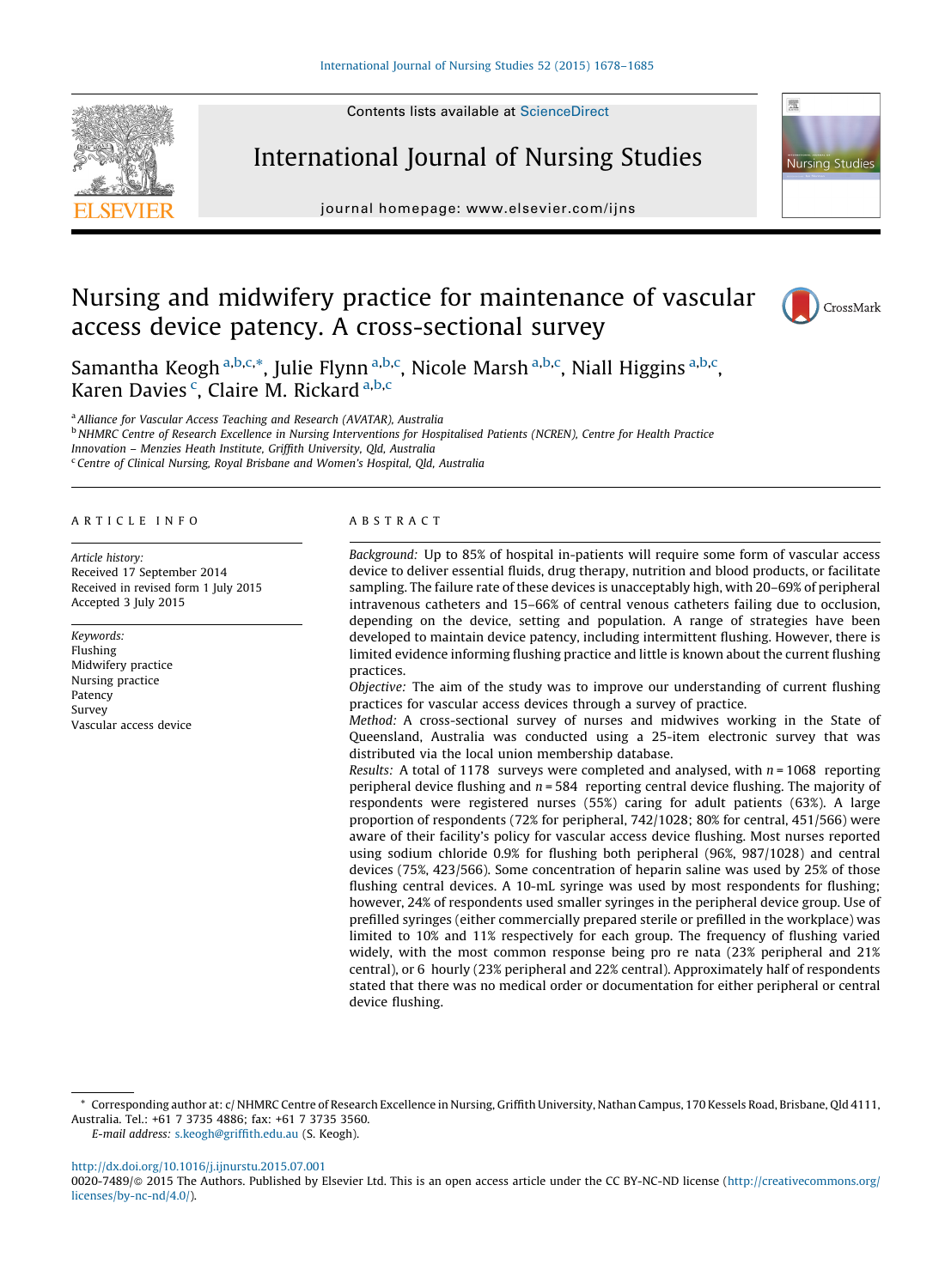Conclusions: Flushing practices for vascular access device flushing appear to vary widely. Specific areas of practice that warrant further investigation include questions about the efficacy of heparin for central device flushing, increasing adherence to the recommended 10 mL diameter syringe use, increased use of prefilled flush syringes, identifying and standardising optimal volumes and frequency of flushing, and improving documentation of flush orders and administration.

- 2015 The Authors. Published by Elsevier Ltd. This is an open access article under the CC BY-NC-ND license [\(http://creativecommons.org/licenses/by-nc-nd/4.0/\)](http://creativecommons.org/licenses/by-nc-nd/4.0/).

### What is already known about the topic?

- Approximately 85% of all hospitalised patients will require some form of intravenous therapy.
- Vascular access device occlusion ranges from 15 to 69% depending on device and setting, with associated costs to the patient, organisation and healthcare system.
- There is a paucity of research and a high degree of practice variation in the maintenance of peripheral and central venous device patency, including the role of flushing to prevent complications.

#### What this paper adds

- The results of this study have clarified nursing and midwifery practice related to vascular access device flushing.
- The results further highlight the inconsistencies in flushing practice and the need for evidence in this area.
- The results have laid the foundation for an informed protocol development for future intervention and randomised controlled trial work in vascular access device patency and flushing practice.

#### 1. Introduction and background

Venous access via peripheral and central venous catheters is frequently used in hospital care to administer fluids, drugs, blood and nutrition, and to withdraw blood for testing, among other purposes. These devices may need to be left in place for days or even weeks; but they are associated with complications that can be mechanical or infectious. Mechanical complications include occlusion, thrombosis, dislodgement, infiltration, leakage, phlebitis and scar formation. Infectious complications include bacterial or fungal sepsis. Thrombosis or phlebitis at the catheter site can act as a focus for nosocomial infection that is associated with extended admission time, additional costs and increased mortality (Maki et al., [2006;](#page-6-0) Maki and Ringer, 1991; [Mermel](#page-6-0) et al., 2009).

Each year, approximately 450,000 individuals are admitted to Queensland public hospitals ([Australian](#page-6-0) Bureau of [Statistics,](#page-6-0) 2013). The majority require intravenous catheterisation for the administration of medications or fluid. Based upon this, it is estimated that 150,000 will need a peripheral intravenous catheter in place for more than three days [\(Tuffaha](#page-7-0) et al., 2014). A survey from 2003 stated the proportion of central venous catheter use

is approximately 29% of the general hospital population, rising up to 80% for patients in critical care settings ([Climo](#page-6-0) et al., [2003\)](#page-6-0). There have been a range of strategies to prevent or reduce intravenous catheter related complications. These include: optimising patency through continuous infusion or intermittent flushes with either normal saline, heparin, antibiotic and/or ethanol locks ([Goode](#page-6-0) et al., 1991; Peterson and [Kirchhoff,](#page-6-0) 1991; Randolph et al., [1998](#page-6-0)); less frequent catheter and infusion set changes [\(Bregenzer](#page-6-0) et al., 1998; Cornely et al., 2002; Homer and [Holmes,](#page-6-0) 1998; Rickard et al., 2012; White, 2001); placement of in-line filters (Chee and Tan, 2002; [Roberts](#page-6-0) et al., [1994](#page-6-0)); and designated intravenous therapy teams (da Silva et al., 2010; Wenzel and [Edmond,](#page-6-0) 2006). Despite these interventions, catheter failure before the end of treatment is all too common. The failure rate of peripheral intravenous catheters due to occlusion is 20–69% [\(Bolton,](#page-6-0) 2010; [Rickard](#page-6-0) et al., 2010, 2012; Royer, 2003). The failure rate of central venous catheters due to occlusion ranges from 15% to 66%, depending on the device, setting and population [\(Baskin](#page-6-0) et al., 2009; Raad et al., 2002, 2003; [Timsit](#page-6-0) et al., 2011a). Repeated catheter insertions due to failed catheters require multiple penetrations of the skin barrier, increase patient discomfort and staff time, and predispose patients to infection from skin commensals. Such infections can be life threatening in the acute and critically ill (Maki et al., 2006; [Mermel](#page-6-0) et al., 2009; Raad et al., [2007](#page-6-0)). Therefore, methods that can prolong the duration of viability of both peripheral and central venous catheters hold significant benefit for patient outcomes and the quality of organisational care delivered.

The USA's Centers for Disease Control (CDC) and the UK's EPIC3 Guidelines for preventing healthcare associated infections (HCAIs) only briefly address the issue of vascular access device patency, and when they do it is in relation to central venous catheters not peripheral intravenous catheters. The Catheter Related Bloodstream Infection (CRBSI) rate in central venous catheters in the USA is approximately 3% (Maki et al., [2006\)](#page-6-0) whereas central venous catheter failure rates due to occlusion or thrombosis range from 15 to 66% [\(Baskin](#page-6-0) et al., 2009; Raad et al., 2003, 2002; [Timsit](#page-6-0) et al., 2011a). CRBSI rates in peripheral intravenous catheters are extremely low (0.1% [Maki](#page-6-0) et al., [2006](#page-6-0)). On the other hand, peripheral intravenous catheter failure rates due to dislodgement, occlusion, infiltration or phlebitis sit at 26% in Australia ([Rickard](#page-7-0) et al., 2012), 38% in Spain ([Chico-Padron](#page-6-0) et al., 2011) and 53% in the USA [\(Bausone-Gazda](#page-6-0) et al., 2010). Leading professional Associations include some guidelines for maintaining vascular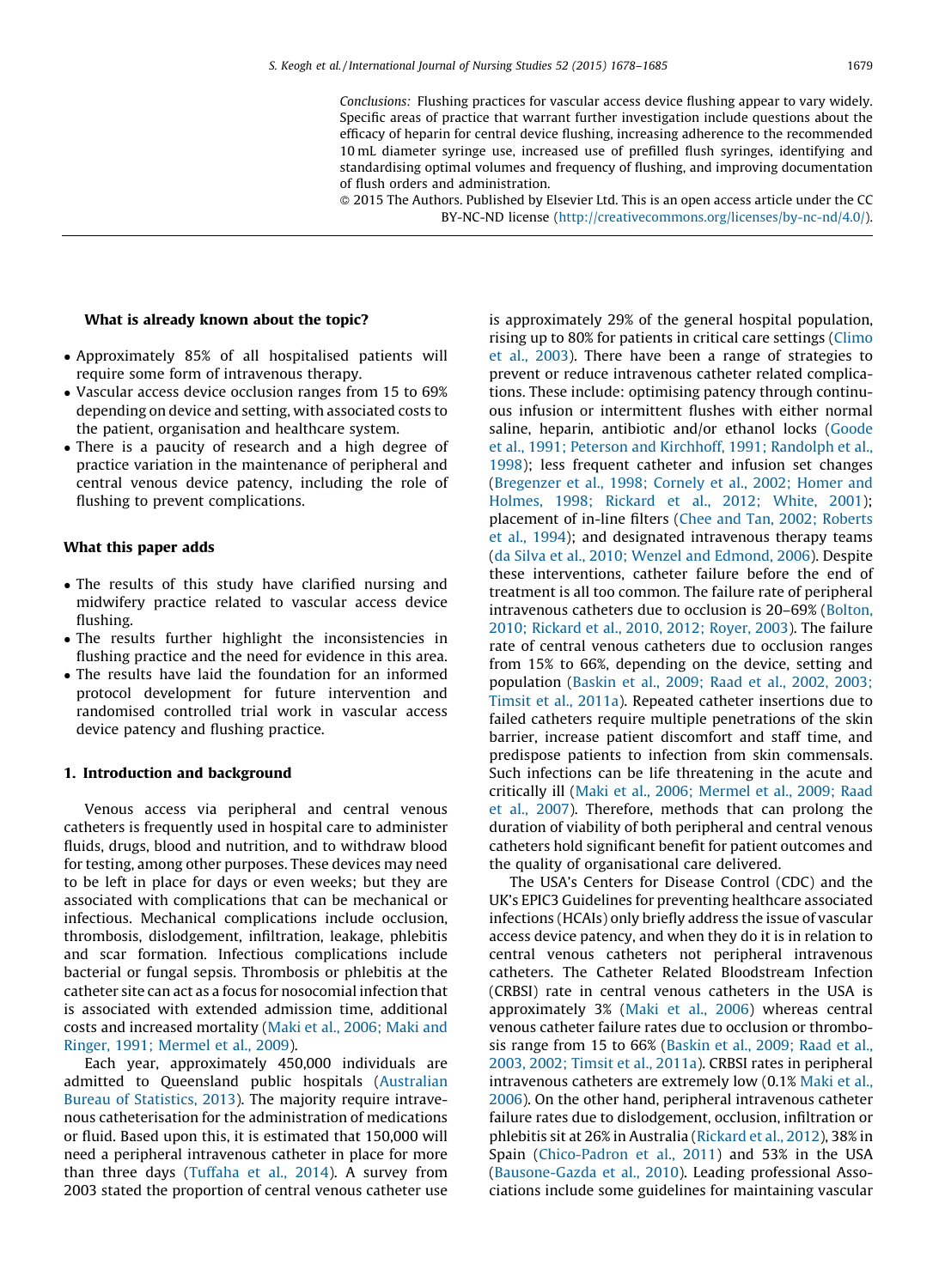access device patency through flushing ([Infusion](#page-6-0) Nurses Society, 2011; Royal Nurses' [Association](#page-6-0) of Ontario, 2005). Levels of evidence informing these recommendations were limited to level IV or V (i.e. single quasi-experimental clinical/lab study or clinical opinion). Recommendations about frequency, volume, syringe size or mode differed. Local guidelines are found to be similarly lacking or inconsistent.

The results of research comparing continuous infusion versus intermittent flushes to maintain catheter patency remain inconclusive, with studies yielding varied findings [\(Fernandez](#page-6-0) et al., 2003; Flint et al., 2005). There are no large multi site trials comparing different flushing regimens (i.e. regular versus PRN; 6 hourly versus daily; 3 mL versus 10 mL). Evidence about the use of heparinised flushing solution versus normal saline or other interventions is also inconclusive ([Randolph](#page-7-0) et al., 1998). Indeed, the optimum approach to flushing practice is not known, therefore the inconsistent nature of flushing recommendations in organisational guidelines is not surprising. Consequently, it is timely to survey current flushing practice related to maintenance of peripheral and central venous catheter patency.

## 2. Aim and objective of study

The aim of this study was to survey a large cohort of nurses and midwives with the objective of increasing our knowledge and understanding of current flushing practices.

## 2.1. Design

This study employed a descriptive, exploratory design using a large cross-sectional survey to gather information that would address the following research questions:

- 1. What are the current peripheral intravenous catheter flushing practices among nurses and midwives in Queensland hospitals?
- 2. What are the current central venous catheter flushing practices among nurses and midwives in Queensland hospitals?

## 2.2. Sample

The population of registered nurses and midwives in Queensland (Australia) hospitals was accessed through the Queensland Nurses' Union (QNU) database. There are approximately 67,000 nurses and midwives registered in Queensland. Of these 49,806 are QNU members, of whom approximately 70% receive an electronic newsletter. The QNU agreed to pass on the survey invitation and link to these members via the monthly electronic newsletter for two consecutive months.

# 2.3. Survey

A literature search identified a tool developed specifically for measuring the flushing practices of nurses that cared for patients who had a central venous catheter

inserted (Sona et al., [2012](#page-7-0)). This survey was based upon the original ten-item instrument that was used for a national survey of critical care nurses drawn from the American Association of Critical Care Nurses (Sona et al., [2012\)](#page-7-0). The items and content were based on a literature search that remains current and had input from clinical experts. The authors had also tested face and content validity using a pilot sample and expert panel. Some changes were made to the original tool for the study conducted in Queensland, in order to (a) make it applicable to the Australian population (i.e. vernacular), and (b) be relevant to peripheral intravenous catheter flushing as well as that of central venous catheters. The final Australian survey had 25 items (including demographics). The majority of questions followed a multiple-choice format but did include short response items. It was designed to take approximately 10 min to complete. The survey was conducted using an electronic platform with licensed software (LimeSurveyTM). All responses were confidential and anonymous. This survey tool was successfully piloted locally using the electronic method of delivery before implementation.

#### 2.4. Data collection

Following approval by both hospital and university based Human Research Ethics Committees (NRS/19/13/ HREC), an invitation to participate in the survey was sent out for July 2013. A reminder message was sent the following month in the newsletter to optimise response rate. Participants were asked to complete the survey online via a web link in the electronically distributed newsletter.

## 2.5. Data analysis

Survey data were exported and analysed using PASW Statistics v.20 (SPSS Inc.). Descriptive statistics were calculated to summarise demographics and key variables. Data were presented for the overall sample, and then broken down into those who reported peripheral intravenous catheter flushing, and those who reported central venous catheter flushing. There was overlap between the respondents who replied for the peripheral and central venous catheter sections of the survey. Cross tabulation and differences between variables were tested using Pearson's chi-square.

#### 3. Results

A total of 1203 surveys were returned, with 1178 containing complete data for further analysis (see [Fig.](#page-3-0) 1). Of this number, 1068 (91%) respondents cared for patients with peripheral intravenous catheters and 584 (50%) cared for patients with central venous catheters. The majority of respondents were registered nurses (55%) caring for adult patients (63%) in a metropolitan facility (48%). Respondents represented nurses and midwives from a range of settings: primary and acute; metropolitan, regional and remote; neonatal, paediatric, adult. Full occupational details are presented in [Table](#page-4-0) 1. The broad distribution of the survey promoted the opportunity to receive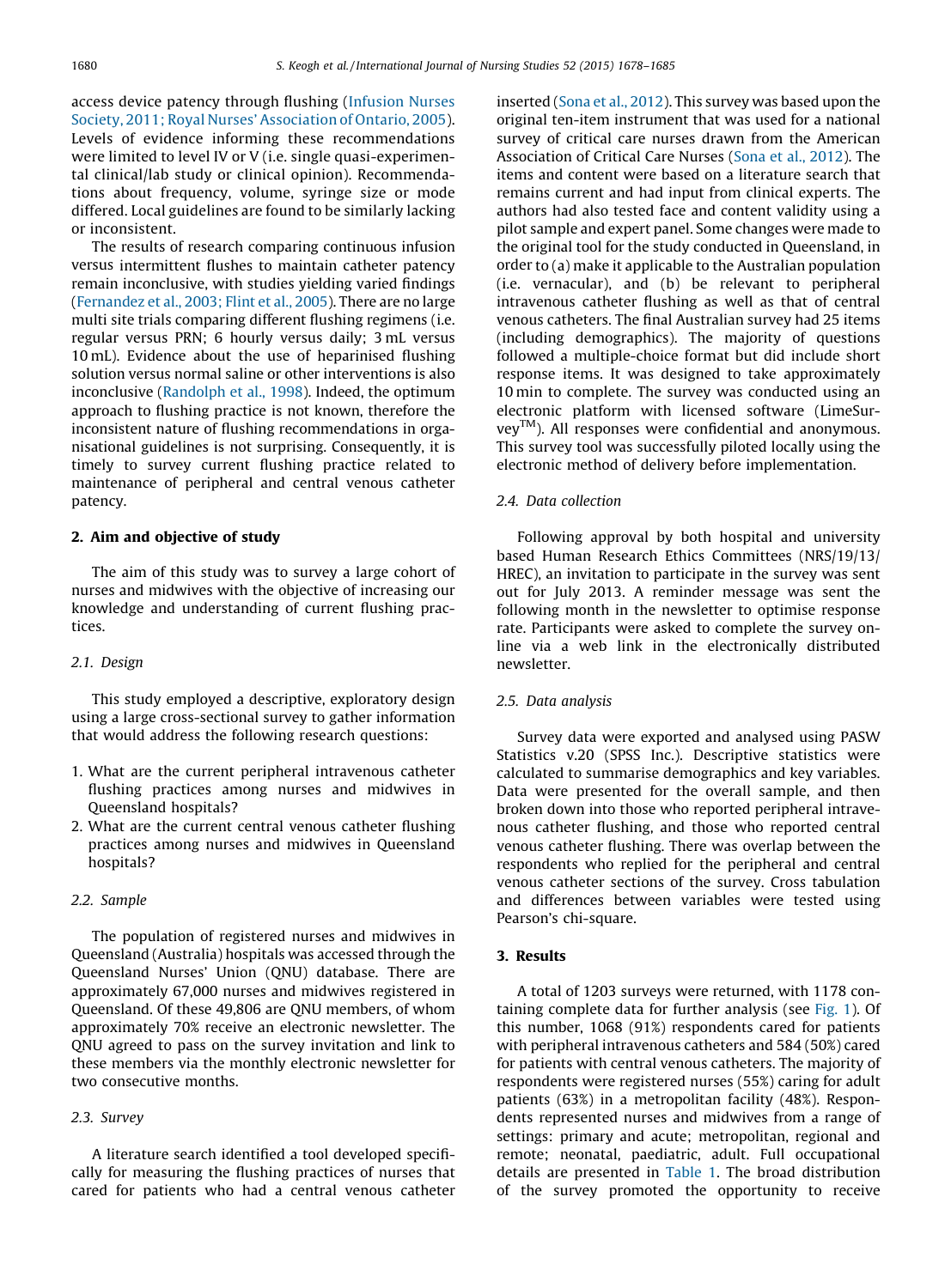<span id="page-3-0"></span>

\* PIVC – peripheral intravenous cath eter \*\* Central venous catheter

Fig. 1. Sample flow diagram.

responses from nurses and midwives working in regional and rural settings (35% and 17% respectively), as well as across a range of patient populations including paediatric and neonatal (7% and 2% respectively). Respondents had a range of experience but were represented evenly, with 50% of respondents having worked in their clinical domain for more than six years.

## 3.1. Flushing practice

Data revealed that sodium chloride 0.9% was the most frequent solution used for flushing for both peripheral catheters (96%) and central catheters (75%) devices. Some form of Heparin was used by 25% of respondents in the central venous catheter group. The majority of respondents (approximately 60%) reported 10 mL as the most common volume used to flush both peripheral and central venous catheter, with 5 mL being the next most common amount. Most respondents used a 10 mL size syringe to administer flushes to peripheral catheters (75%) and central catheters (82%). Of respondents using syringes of less than 10 mL volume, there was a higher incidence (23%) in the peripheral catheter group than the central catheter group (8%). Cross tabulation and correlation analysis revealed that clinicians from a paediatric/neonatal setting

were more likely to use a smaller syringe (i.e. 2 mL or 5 mL) to administer a peripheral intravenous catheter flush than those working in an adult setting (52% and 89% respectively,  $p < 0.0001$ ). Responses on frequency of flushing were wide and varied, with the most commonly reported timings being pre- and post-drug administration only (Peripheral 23% and Central 21%), and pre- and post-drug plus 6 hourly administration (Peripheral 23% and Central 22%). Full details of all responses are in [Table](#page-4-0) 2.

Most nurses and midwives reported being aware of an institutional flushing policy related to peripheral and central venous catheters (72% and 80% respectively). The vast majority of respondents manually prepared flushes for administration, with only a small percentage using prefilled syringes (Peripheral 10% and Central 11%). It is unknown whether these respondents were referring to commercially available, sterile pre-filled flush syringes, or to manually pre-filled syringes by themselves or another practitioner in their institution. Less than half of the respondents in both groups reported that a medical order was required for flushing. Chi square testing revealed that nurses from a paediatric or neonatal setting were more likely to have an order for flushing and to document administration of flush, compared with practices in adult settings (Peripheral 89% and 82% respectively,  $p < 0.001$ ,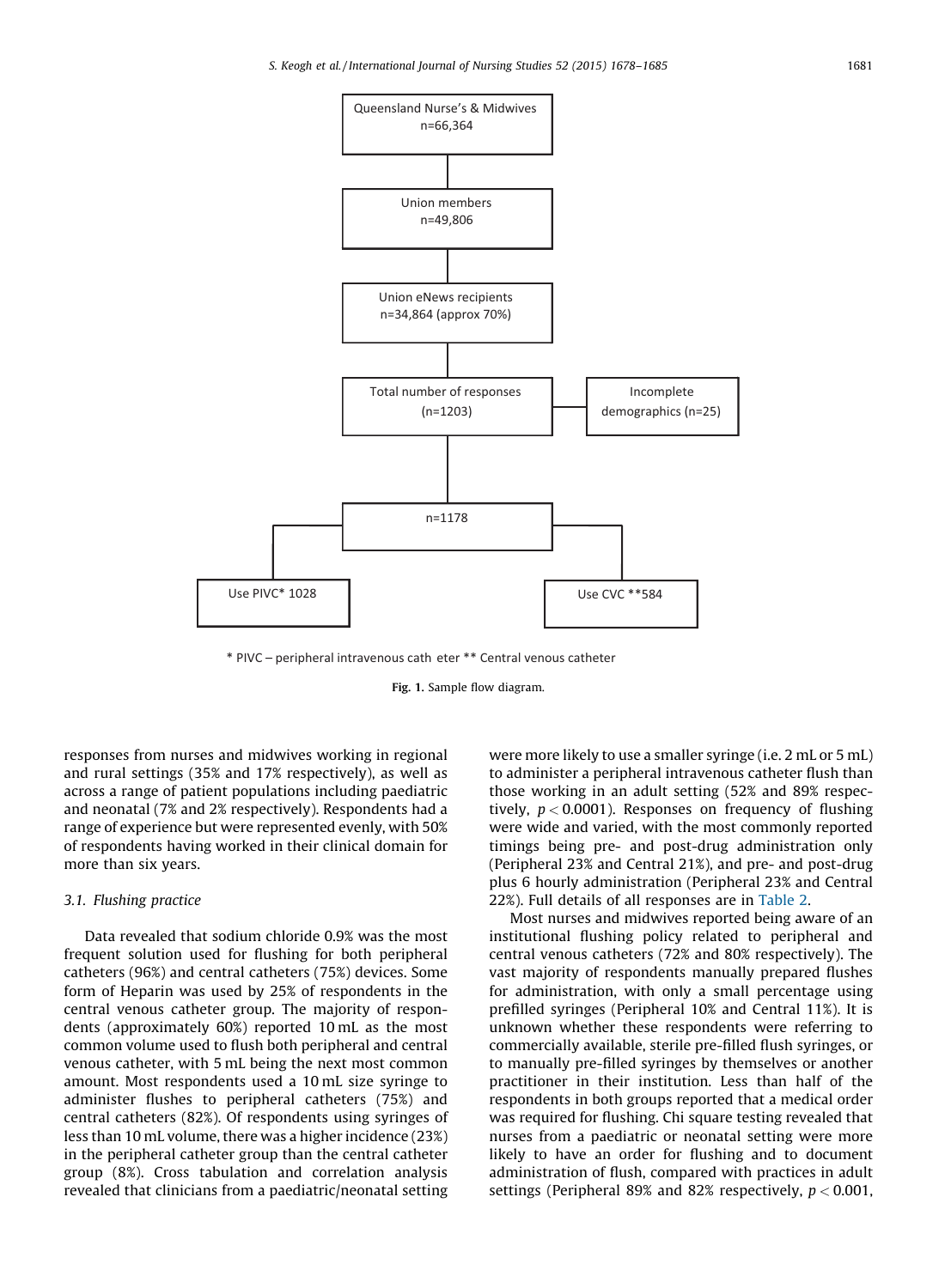<span id="page-4-0"></span>

| Table 1                                                    |  |  |  |
|------------------------------------------------------------|--|--|--|
| Occupational profile of nursing and midwifery respondents. |  |  |  |

|                         | Overall    | PIVC <sup>a</sup> | $CVC^b$   |
|-------------------------|------------|-------------------|-----------|
|                         | $n = 1178$ | $n = 1068$        | $n = 584$ |
| <b>Hospital type</b>    |            |                   |           |
| Metropolitan            | 562 (48%)  | 523 (49%)         | 336 (57%) |
| Regional                | 414 (35%)  | 375 (35%)         | 202 (35%) |
| Rural/remote            | 202 (17%)  | 170 (16%)         | 46 (8%)   |
| <b>Patient type</b>     |            |                   |           |
| Adult                   | 743 (63%)  | 670 (63%)         | 392 (67%) |
| Combined                | 329 (28%)  | 293 (27.4%)       | 124 (21%) |
| Paediatric              | 77 (7%)    | 76 (7.1%)         | 59 (10%)  |
| Neonatal                | 29 (2%)    | 29 (3%)           | 9(2%)     |
| <b>Position</b>         |            |                   |           |
| <b>RN</b>               | 651 (55%)  | 602 (56%)         | 352 (60%) |
| <b>CN</b>               | 317 (27%)  | 297 (28%)         | 169 (29%) |
| CNC/NUM                 | 89 (8%)    | 74 (7%)           | 42 (7%)   |
| Midwife                 | 59 (5%)    | 51 (5%)           | 7(1%)     |
| <b>EEN</b>              | 44 (4%)    | 32 (3%)           | 8(1%)     |
| Level 8+                | 14 (1%)    | 11 (1%)           | 5(1%)     |
| EN                      | $4(0.3\%)$ | $1(0.1\%)$        | 1(0.2%)   |
| <b>Years in nursing</b> |            |                   |           |
| $<$ 2 years             | 236 (20%)  | 210 (20%)         | 100 (17%) |
| $2-5$ years             | 362 (31%)  | 332 (30%)         | 181 (31%) |
| $6-10$ years            | 231 (19%)  | 211 (20%)         | 122 (21%) |
| $>10$ years             | 349 (30%)  | 315 (30%)         | 181 (31%) |

<sup>a</sup> PIVC – peripheral intravenous catheter.

<sup>b</sup> Central venous catheter.

and Central 84% and 66% respectively,  $p < 0.001$ ). More than half reported that they document flush administration in either the medication chart or fluid balance chart. A third of all respondents reported that their flush administrations were rarely documented. Details of these characteristics are presented in [Table](#page-5-0) 3.

## 4. Discussion

The study achieved its aim to generate a cross-sectional snapshot of nursing and midwifery vascular access device flushing practice across Queensland. This is the first systematic investigation undertaken into peripheral intravenous catheter flushing practice anywhere in the world, and only the second study to our knowledge focussing on central venous catheters. Like Sona and colleagues' work from the USA, we found a wide variation in practitioners' responses for flushing solution, frequency and volumes. Their respondents reported a slightly higher use of heparin solution for central venous catheter flushing (33%, 213/ 632) compared to our finding of 25%, and reported eight hourly standardised flushing as the most common practice, compared to our finding of six hourly plus pre/post-drug administration.

Most respondents in this study reported that their standard flush solution was sodium chloride 0.9% using 10 mL of solution in a 10 mL syringe. Paediatric and neonatal practitioners were more likely to use smaller syringes. Flushing syringes chosen were either 2 mL or 5 mL sizes for 89% of neonatal nurses and 54% of paediatric nurses. This is probably related to the general use of smaller volumes for flushing in these populations. This

| Table |  |
|-------|--|
|       |  |

Data on IVD flushing practice from nursing and midwifery respondents.

|                              | <b>PIVC<sup>a</sup></b> | $CVC^b$   |
|------------------------------|-------------------------|-----------|
|                              | $n = 1068$              | $n = 584$ |
| <b>Flush solution</b>        |                         |           |
| NaCl 0.9%                    | 987 (96%)               | 423 (75%) |
| HepSaline                    | 33 (3%)                 | 102 (18%) |
| Other                        | 8(1%)                   | 41 (7%)   |
| Incomplete/missing data      | 40 (4%)                 | 18 (3%)   |
| <b>Flush volume</b>          |                         |           |
| 2 mL                         | 55 (5%)                 | 23 (4%)   |
| 5 mL                         | 324 (31%)               | 104 (18%) |
| 10 <sub>mL</sub>             | 589 (57%)               | 348 (61%) |
| $20$ mL                      | -                       | 40 (7%)   |
| Other                        | 60(%)                   | 51 (10%)  |
| Incomplete/missing data      | 40 (4%)                 | 18(3)     |
| Syringe size                 |                         |           |
| 2 <sub>mL</sub>              | 40 (4%)                 | 12(2%)    |
| 5 mL                         | 192 (19%)               | 37 (7%)   |
| $10$ mL                      | 768 (75%)               | 465 (82%) |
| $20$ mL                      |                         | 34 (6%)   |
| Other                        | 28 (2%)                 | 18 (3%)   |
| Incomplete/missing data      | 40 (4%)                 | 18 (3%)   |
| <b>Frequency of flush</b>    |                         |           |
| Pre/post drug admin only     | 237 (23%)               | 117 (21%) |
| $4/24$ only                  | 45 (4%)                 | 18 (3%)   |
| $4/24$ + pre/post drug admin | 94 (9%)                 | 52 (9%)   |
| $6/24$ only                  | 139 (13%)               | 65 (11%)  |
| $6/24$ + pre/post drug admin | 238 (23%)               | 126 (22%) |
| $8/24$ only                  | 69 (7%)                 | 28 (5%)   |
| $8/24$ + pre/post drug admin | 129 (13%)               | 66 (12%)  |
| Daily only                   | 26(2%)                  | 18 (3%)   |
| Daily + pre/post drug admin  | 51 (5%)                 | 76 (14%)  |
| Incomplete/missing data      | 40 (4%)                 | 18 (3%)   |

<sup>a</sup> PIVC – peripheral intravenous catheter.

**b** Central venous catheter.

implies a lack of appreciation for the increase in pressure per square inch (PSI) associated with the properties of smaller size syringes. The use of reduced pressure for flush delivery through a syringe with a larger gauge such as the standard 10 mL syringe is recommended to optimise flush outcomes and minimise damage to the vein ([Hadaway,](#page-6-0) 2006; [Macklin,](#page-6-0) 1999; Perucca, 2010). These recommendations are largely derived from physics principles, and have not been and possibly could not be explicitly tested in clinical trials. In recent times, commercially prepared prefilled flush syringes have become available, which negate the potential for operators to make an incorrect choice of a smaller size syringe, since they are produced in diameters consistent with a 10 mL syringe, but in 3, 5 and 10 mL volumes. A small, single site trial of different flushing frequencies (twice daily versus once daily) demonstrated similar risk of peripheral intravenous catheter failure (12.1% versus 9.5%). However, the sample was a select paediatric population (no infusion therapy or intravenous antibiotics). Additionally, the overall risk of failure was noted to be very low compared to other studies  $(8.7\%, n = 497)$  and this was possibly related to the use of pre-filled flush syringes across both groups [\(Schreiber](#page-7-0) et al., [2015\)](#page-7-0). One non-randomised study suggests pre-filled flush syringes can reduce bloodstream infections, over manually filled syringes [\(Bertoglio](#page-6-0) et al., 2013).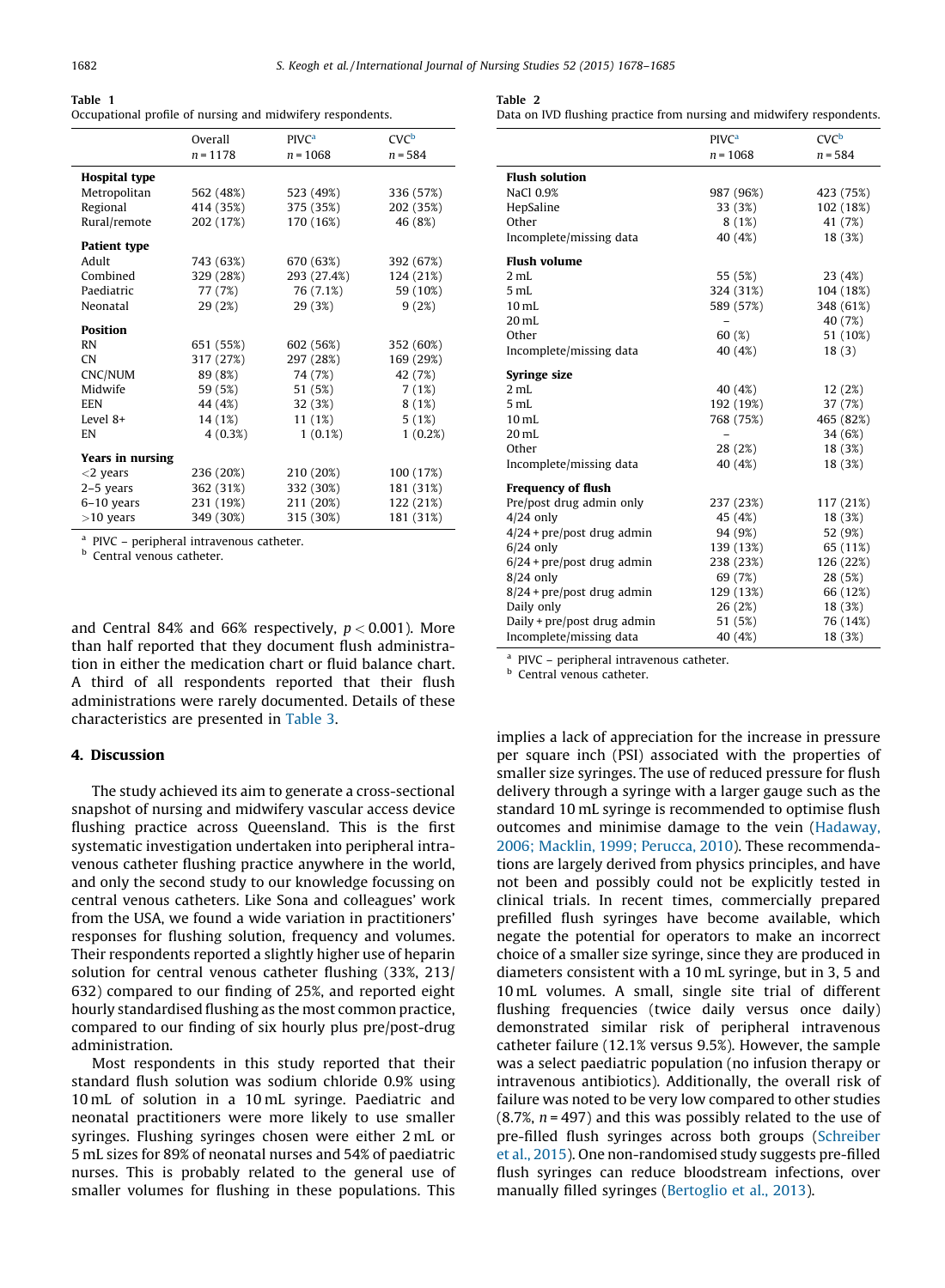#### <span id="page-5-0"></span>Table 3

Data on organisational recommendations and flushing practice from nursing and midwifery respondents.

|                         | PIVC <sup>a</sup><br>$n = 1068$ | CVC <sup>b</sup><br>$n = 584$ |
|-------------------------|---------------------------------|-------------------------------|
| <b>Flushing policy</b>  |                                 |                               |
| Yes                     | 742 (72%)                       | 451 (80%)                     |
| Nο                      | 82 (8%)                         | 28 (5%)                       |
| Unsure                  | 204 (19%)                       | 87 (15%)                      |
| Incomplete/missing      | 40 (4%)                         | 18 (3%)                       |
| Preparation             |                                 |                               |
| Manual                  | 915 (89%)                       | 501 (88%)                     |
| Prefilled               | 108 (10%)                       | 64 (11%)                      |
| Incomplete/missing data | 45 (4%)                         | 19 (3%)                       |
| Flush order             |                                 |                               |
| Yes                     | 396 (38%)                       | 267 (47%)                     |
| Nο                      | 598 (58%)                       | 273 (48%)                     |
| Unsure                  | 30 (3%)                         | 24 (5%)                       |
| Incomplete/missing data | 44 (4%)                         | 20 (3%)                       |
| <b>Flush documented</b> |                                 |                               |
| Medication chart        | 469 (46%)                       | 282 (50%)                     |
| IV Fluid chart          | 86 (8%)                         | 65 (11%)                      |
| Not documented          | 357 (35%)                       | 164 (29%)                     |
| Incomplete/missing data | 146 (14%)                       | 75 (12%)                      |

<sup>a</sup> PIVC – peripheral intravenous catheter.

**b** Central venous catheter.

Reported use of prefilled syringes by participants was minimal in this survey (Peripheral 10% and Central 11%). We did not ask respondents who was pre-filling the syringes, which may have been manufacturer-prepared sterile syringes which are clearly labelled as to contents and with 10 mL diameters, or syringes pre-prepared by the nurse/midwife themselves, or by another colleague. The latter practice would be concerning due to the risk of microbial contamination and potential lack of labelling.

A small but substantial number of practitioners caring for central venous catheters (25%) reported using some form of Heparin as a flush solution. The reason for this is not known. Currently the Queensland State policy for central venous catheter flushing recommends Sodium Chloride 0.9% as the preferred flush or infusion solution ([Queensland](#page-7-0) Health, 2011). A number of studies have shown Heparin to support the growth of organisms in solution and in biofilm (Raad et al., 2002, [2003;](#page-7-0) Shah et al., 2002; [Shanks](#page-7-0) et al., 2005). Both experimental and cohort studies suggest a close relationship between catheter thrombosis and infection, indicating a need for Heparin (Timsit et al., [2011a,b\)](#page-7-0). Other clinical trial results demonstrated that Heparin might reduce CRBSI ([Abdelkefi](#page-6-0) et al., 2005; Birch et al., 2010; [Pierce](#page-6-0) et al., 2000). The latter studies reported that the Heparin solution also contained a preservative with antimicrobial activity, and it is therefore unclear whether the decrease in CRBSI rate would be due to decreased thrombus formation or the preservative, or both ([Timsit](#page-7-0) et al., 2011a). The potential benefits of Heparin flushes and/Heparin-coated catheters must be balanced against the risk of Heparin-induced thrombocytopenia, a rare but serious adverse reaction [\(Timsit](#page-7-0) et al., [2011b\)](#page-7-0).

There is currently little evidence informing the recommendations for either the volume or frequency

required for a vascular access device flush. Generally, organisational and industry guidelines recommend ''a minimum flush volume equal to twice the internal volume of the catheter system, which includes the catheter, extension set, and/or needleless injection system added to the catheter hub'' ([Infusion](#page-6-0) Nursing Society, 2011). This usually translates to 1–3 mL for a peripheral intravenous catheter and 5–10 mL for central venous catheter, with a volume of 20 mL preferred after obtaining a blood sample [\(Infusion](#page-6-0) Nursing Society, 2011). Such recommendations were generally reflected in the practice reported by participants for central venous catheters, but flush volumes larger than 3 mL were commonly reported for peripheral intravenous catheters in this survey, suggesting a widespread lack of knowledge of these recommendations for these devices. Similar to lack of recommendations regarding flush volumes, there are few studies evaluating the effect of flushing frequency on patient outcomes, with no rigorous trials to inform practice for either of these two variables [\(Campbell](#page-6-0) et al., 2005). This lack of evidence to inform clinicians was apparent from the survey results, which revealed an unacceptable variation in the array of flushing practices amongst respondents caring for patients with these devices.

Respondents in this study were largely aware of their local Queensland Health policy on vascular access device flushing (Peripheral 72% and Central 80%). The policy allows for nurse-initiated flushing without a specific medical order, but there is no recommendation for documentation of these flushes, and respondents reported poor and varied documentation of flushing. A record of vascular access device flushes given would not only demonstrate the evaluation and confirmation of device assessment and patency but also record the patient's fluid balance. An exception was noted, in that respondents from paediatric or neonatal settings were more likely to document flush administration. This reflects the practice of maintaining a strict fluid balance record in these settings.

This study has principally highlighted and confirmed the variation and gaps in vascular access device flushing practice and knowledge. In lieu of much needed trial research, clinicians and organisations could make efforts to standardise and streamline flushing practice in order to minimise inconsistencies and optimise documentation. The USA's Infusion Nursing Society, Canada's Registered Nurses' Association Ontario, and many local guidelines recommend: initial aspiration of blood to ascertain vascular access device patency; a minimum of pre- and post-drug administration flushing; use of single dose prefilled flush syringes to minimise device and solution contamination and incorrect syringe use; volume determined by size of catheter and patient; and use of a pulsatile technique (Infusion Nursing Society, 2011; [Registered](#page-6-0) Nurses' [Association](#page-6-0) Ontario, 2005).

The strengths of this study were its large number of respondents and grounding in the current literature. Generalisability of results is somewhat limited, since the respondents did not include the total workforce of the State of Queensland. Nonetheless, the large absolute numbers and heterogeneous sample does suggest that a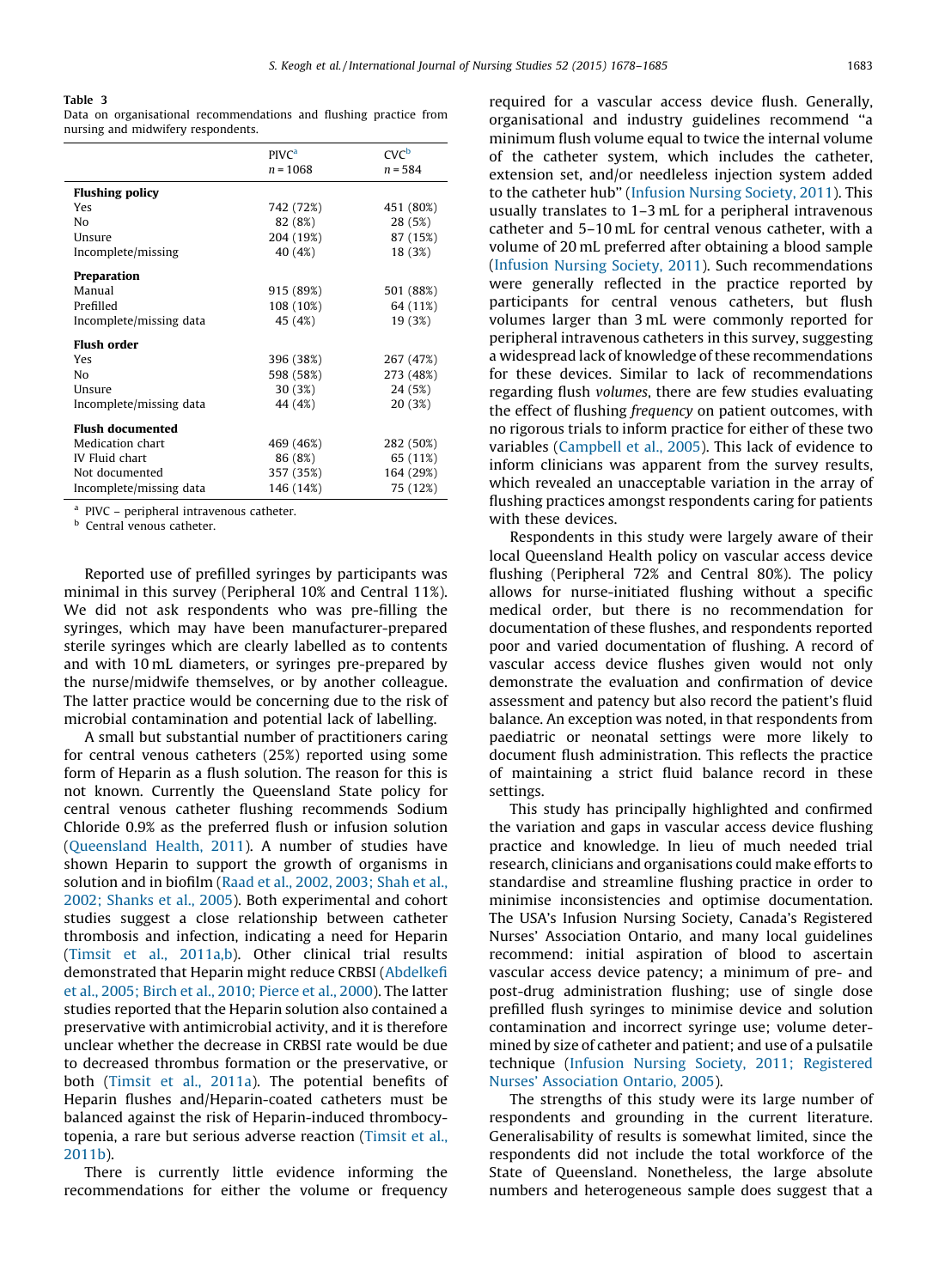<span id="page-6-0"></span>reasonably representative cross-section of this group was sampled. The absolute denominator is not available, but based on the population details, the approximate response rate was 3.5%. Furthermore, observational designs like cross-sectional studies cannot test any direct cause and effect relationship and therefore cannot inform or make firm recommendations for practice. Although cross-sectional designs provide only a ''once off'' measurement and do not allow for understanding of changes in practice over time, this survey could be repeated some years in the future to assess for practice evolution. The value of the study's results lies in the summary of current practice and its ability to inform future trial work to improve flushing practice and patient care.

## 5. Conclusion

This survey highlights a number of inconsistencies in practice that reflect the current lack of evidence in the area of vascular access device flushing. Results of the survey have clarified current nursing practice related to peripheral central venous flushing. The study has helped to identify gaps in practice and research, and lay foundations for the conduct of randomised controlled trials to generate evidence related to peripheral central venous flushing. Rigorous research is urgently required to establish the optimal flushing solution, volume, frequency, and mechanism that will prevent vascular access device malfunction, thus optimising patient comfort and clinical outcomes.

# Acknowledgements

The researchers are grateful to all the nurses and midwives who took the time to complete the survey. The researchers also thank the Queensland Nurses' Union who distributed the invitation and link to the survey through their monthly on-line newsletter. The researchers acknowledge the funding that supported this study from a Griffith Health Institute research project grant, and from BD, a global medical technology company who make flushing products, (through Becton Dickinson Pty Ltd in Australia) in the form of a grant-in-aid. BD did not design the study protocol, collect or analyse data, and did not prepare the manuscript.

#### Conflict of interest: None declared.

Funding: The researchers acknowledge the funding that supported this study from a Griffith Health Institute research project grant, and from BD, a global medical technology company who make flushing products, (through Becton Dickinson Pty Ltd in Australia) in the form of a grant-in-aid. BD did not design the study protocol, collect or analyse data, and did not prepare the manuscript.

Ethical approval: Griffith University NRS/19/13/HREC.

## References

by continuous infusion of low-dose [unfractionated](http://refhub.elsevier.com/S0020-7489(15)00222-9/sbref0005) heparin in patients with [hematologic](http://refhub.elsevier.com/S0020-7489(15)00222-9/sbref0005) and oncologic disease. J. Clin. Oncol. 23 (31), [7864–7870](http://refhub.elsevier.com/S0020-7489(15)00222-9/sbref0005).

- Australian Bureau of Statistics, 2013. [Staphylococcus](http://refhub.elsevier.com/S0020-7489(15)00222-9/sbref0010) aureus Bacteraemia in [Australian](http://refhub.elsevier.com/S0020-7489(15)00222-9/sbref0010) Public Hospitals. Australian Institute of Health and Welfare, [Canberra.](http://refhub.elsevier.com/S0020-7489(15)00222-9/sbref0010)
- Baskin, J.L., Pui, C.H., Reiss, U., Wilimas, J.A., Metzger, M.L., Ribeiro, R.C., Howard, S.C., 2009. [Management](http://refhub.elsevier.com/S0020-7489(15)00222-9/sbref0015) of occlusion and thrombosis associated with long-term [indwelling](http://refhub.elsevier.com/S0020-7489(15)00222-9/sbref0015) central venous catheters. Lancet 374 (9684), [159–169](http://refhub.elsevier.com/S0020-7489(15)00222-9/sbref0015).
- Bausone-Gazda, D., Lefaiver, C.A., Walters, S.A., 2010. A [randomized](http://refhub.elsevier.com/S0020-7489(15)00222-9/sbref0020) controlled trial to compare the [complications](http://refhub.elsevier.com/S0020-7489(15)00222-9/sbref0020) of 2 peripheral intravenous [catheter-stabilization](http://refhub.elsevier.com/S0020-7489(15)00222-9/sbref0020) systems. J. Infus. Nurs. 33 (6), 371–384.
- Bertoglio, S., Rezzo, R., Merlo, F.D., et al., 2013. [Pre-filled](http://refhub.elsevier.com/S0020-7489(15)00222-9/sbref0025) normal saline syringes to reduce totally implantable venous access [device-associ](http://refhub.elsevier.com/S0020-7489(15)00222-9/sbref0025)ated [bloodstream](http://refhub.elsevier.com/S0020-7489(15)00222-9/sbref0025) infection: a single institution pilot study. J. Hosp. Infect. 84 (1), [85–88](http://refhub.elsevier.com/S0020-7489(15)00222-9/sbref0025).
- Birch, P., Ogden, S., Hewson, M., 2010. A [randomised,](http://refhub.elsevier.com/S0020-7489(15)00222-9/sbref0030) controlled trial of heparin in total [parenteral](http://refhub.elsevier.com/S0020-7489(15)00222-9/sbref0030) nutrition to prevent sepsis associated with neonatal long lines: the Heparin in Long Line Total [Parenteral](http://refhub.elsevier.com/S0020-7489(15)00222-9/sbref0030) Nutrition [\(HILLTOP\)](http://refhub.elsevier.com/S0020-7489(15)00222-9/sbref0030) trial. Arch. Dis. Child. Fetal Neonatal Ed. 95 (4), [F252–F257](http://refhub.elsevier.com/S0020-7489(15)00222-9/sbref0030).
- Bolton, D., 2010. Improving peripheral [cannulation](http://refhub.elsevier.com/S0020-7489(15)00222-9/sbref0035) practice at an NHS Trust. Br. J. Nurs. 19 (21), 1346, [1348–1350.](http://refhub.elsevier.com/S0020-7489(15)00222-9/sbref0035)
- Bregenzer, T., Conen, D., Sakmann, P., Widmer, A.F., 1998. Is [routine](http://refhub.elsevier.com/S0020-7489(15)00222-9/sbref0040) [replacement](http://refhub.elsevier.com/S0020-7489(15)00222-9/sbref0040) of peripheral intravenous catheters necessary? Arch. Intern. Med. 158 (2), [151–156](http://refhub.elsevier.com/S0020-7489(15)00222-9/sbref0040).
- Campbell, S.G., Trojanowski, J., Ackroyd-Stolarz, S.A., 2005. How [often](http://refhub.elsevier.com/S0020-7489(15)00222-9/sbref0045) should peripheral [intravenous](http://refhub.elsevier.com/S0020-7489(15)00222-9/sbref0045) catheters in ambulatory patients be flushed? J. Infus. Nurs. 28 (6), [399–404](http://refhub.elsevier.com/S0020-7489(15)00222-9/sbref0045).
- Chee, S., Tan, W., 2002. Reducing infusion phlebitis in [Singapore](http://refhub.elsevier.com/S0020-7489(15)00222-9/sbref0050) hospitals using [extended](http://refhub.elsevier.com/S0020-7489(15)00222-9/sbref0050) life end-line filters. J. Infus. Nurs. 25 (2), 95–104.
- Chico-Padron, R.M., Carrion-Garcia, L., Delle-Vedove-Rosales, L., Gonzalez-Vargas, C.S., Marrero-Perera, M., Medina-Chico, S., Rodríguez-Díaz, M.P., Alonso-Díaz, M., Jimenez-Sosa, A., 2011. [Comparative](http://refhub.elsevier.com/S0020-7489(15)00222-9/sbref0055) safety and costs of [transparent](http://refhub.elsevier.com/S0020-7489(15)00222-9/sbref0055) versus gauze wound dressings in intravenous [catheterization.](http://refhub.elsevier.com/S0020-7489(15)00222-9/sbref0055) J. Nurs. Care Qual. 26 (4), 371–376.
- Climo, M., Diekema, D., Warren, D.K., Herwaldt, L.A., Perl, T.M., Peterson, L., Plaskett, T., Price, C., Sepkowitz, K., Solomon, S., Tokars, J., Fraser, V.J., Wong, E., 2003. [Prevalence](http://refhub.elsevier.com/S0020-7489(15)00222-9/sbref0060) of the use of central venous access devices within and outside of the [intensive](http://refhub.elsevier.com/S0020-7489(15)00222-9/sbref0060) care unit: results of a survey among hospitals in the [prevention](http://refhub.elsevier.com/S0020-7489(15)00222-9/sbref0060) epicenter program of the Centers for Disease Control and [Prevention.](http://refhub.elsevier.com/S0020-7489(15)00222-9/sbref0060) Infect. Control Hosp. [Epidemiol.](http://refhub.elsevier.com/S0020-7489(15)00222-9/sbref0060) 24 (12), 942–945.
- Cornely, O.A., Bethe, U., Pauls, R., Waldschmidt, D., 2002. [Peripheral](http://refhub.elsevier.com/S0020-7489(15)00222-9/sbref0065) Teflon catheters: factors [determining](http://refhub.elsevier.com/S0020-7489(15)00222-9/sbref0065) incidence of phlebitis and duration of [cannulation.](http://refhub.elsevier.com/S0020-7489(15)00222-9/sbref0065) Infect. Control Hosp. Epidemiol. 23 (5), 249–253.
- da Silva, G.A., Priebe, S., Dias, F.N., 2010. Benefits of [establishing](http://refhub.elsevier.com/S0020-7489(15)00222-9/sbref0070) an intravenous team and the [standardization](http://refhub.elsevier.com/S0020-7489(15)00222-9/sbref0070) of peripheral intravenous [catheters.](http://refhub.elsevier.com/S0020-7489(15)00222-9/sbref0070) J. Infus. Nurs. 33 (3), 156–160.
- Fernandez, R.S., Griffiths, R.D., Murie, P., 2003. [Peripheral](http://refhub.elsevier.com/S0020-7489(15)00222-9/sbref0075) venous catheters: a review of current [practices.](http://refhub.elsevier.com/S0020-7489(15)00222-9/sbref0075) J. Infus. Nurs. 26 (6), 388–392.
- Flint, A., McIntosh, D., Davies, M.W., 2005. [Continuous](http://refhub.elsevier.com/S0020-7489(15)00222-9/sbref0080) infusion versus [intermittent](http://refhub.elsevier.com/S0020-7489(15)00222-9/sbref0080) flushing to prevent loss of function of peripheral intravenous catheters used for drug [administration](http://refhub.elsevier.com/S0020-7489(15)00222-9/sbref0080) in newborn infants. Cochrane Database Syst. Rev. (4), [CD004593.](http://refhub.elsevier.com/S0020-7489(15)00222-9/sbref0080)
- Goode, C.J., Titler, M., Rakel, B., Ones, D.S., Kleiber, C., Small, S., Triolo, P.K., 1991. A [meta-analysis](http://refhub.elsevier.com/S0020-7489(15)00222-9/sbref0085) of effects of heparin flush and saline flush: quality and cost [implications.](http://refhub.elsevier.com/S0020-7489(15)00222-9/sbref0085) Nurs. Res. 40 (6), 324–330.
- Hadaway, L., 2006. [Technology](http://refhub.elsevier.com/S0020-7489(15)00222-9/sbref0090) of flushing vascular access devices. J. Infus. Nurs. 29 (3), [129–145](http://refhub.elsevier.com/S0020-7489(15)00222-9/sbref0090).
- Homer, L.D., Holmes, K.R., 1998. Risks [associated](http://refhub.elsevier.com/S0020-7489(15)00222-9/sbref0095) with 72- and 96-hour peripheral [intravenous](http://refhub.elsevier.com/S0020-7489(15)00222-9/sbref0095) catheter dwell times. J. Intraven. Nurs. 21 (5), [301–305](http://refhub.elsevier.com/S0020-7489(15)00222-9/sbref0095).
- Infusion Nurses Society, 2011. Infusion Nursing [Standards](http://refhub.elsevier.com/S0020-7489(15)00222-9/sbref0100) of Practice. J. [Infus.](http://refhub.elsevier.com/S0020-7489(15)00222-9/sbref0100) Nurs. 34, S59.
- Macklin, D., 1999. What's [physics](http://refhub.elsevier.com/S0020-7489(15)00222-9/sbref0105) got to do with it? J. Vasc. Access Dev. 4 (2), [7–13](http://refhub.elsevier.com/S0020-7489(15)00222-9/sbref0105).
- Maki, D.G., Kluger, D.M., Crnich, C.J., 2006. The risk of [bloodstream](http://refhub.elsevier.com/S0020-7489(15)00222-9/sbref0110) infection in adults with different [intravascular](http://refhub.elsevier.com/S0020-7489(15)00222-9/sbref0110) devices: a systematic review of 200 published [prospective](http://refhub.elsevier.com/S0020-7489(15)00222-9/sbref0110) studies. Mayo Clin. Proc. 81 (9), [1159–1171.](http://refhub.elsevier.com/S0020-7489(15)00222-9/sbref0110)
- Maki, D.G., Ringer, M., 1991. Risk factors for [infusion-related](http://refhub.elsevier.com/S0020-7489(15)00222-9/sbref0115) phlebitis with small peripheral venous catheters. A [randomized](http://refhub.elsevier.com/S0020-7489(15)00222-9/sbref0115) controlled trial. Ann. Intern. Med. 114 (10), [845–854.](http://refhub.elsevier.com/S0020-7489(15)00222-9/sbref0115)
- Mermel, L.A., Allon, M., Bouza, E., Craven, D.E., Flynn, P., O'Grady, N.P., Raad, I.I., Rijnders, B.J., Sherertz, R.J., Warren, D.K., 2009. [Clinical](http://refhub.elsevier.com/S0020-7489(15)00222-9/sbref0120) practice guidelines for the diagnosis and [management](http://refhub.elsevier.com/S0020-7489(15)00222-9/sbref0120) of intravascular [catheter-related](http://refhub.elsevier.com/S0020-7489(15)00222-9/sbref0120) infection: 2009 Update by the Infectious Diseases Society of [America.](http://refhub.elsevier.com/S0020-7489(15)00222-9/sbref0120) Clin. Infect. Dis. 49 (1), 1–45.

Abdelkefi, A., Torjman, L., Ladeb, S., Othman, T.B., Achour, W., Lakhal, A., Hsairi, M., Kammoun, L., Hassen, A.B., Abdeladhim, A.B., 2005. [Ran](http://refhub.elsevier.com/S0020-7489(15)00222-9/sbref0005)domized trial of prevention of [catheter-related](http://refhub.elsevier.com/S0020-7489(15)00222-9/sbref0005) bloodstream infection